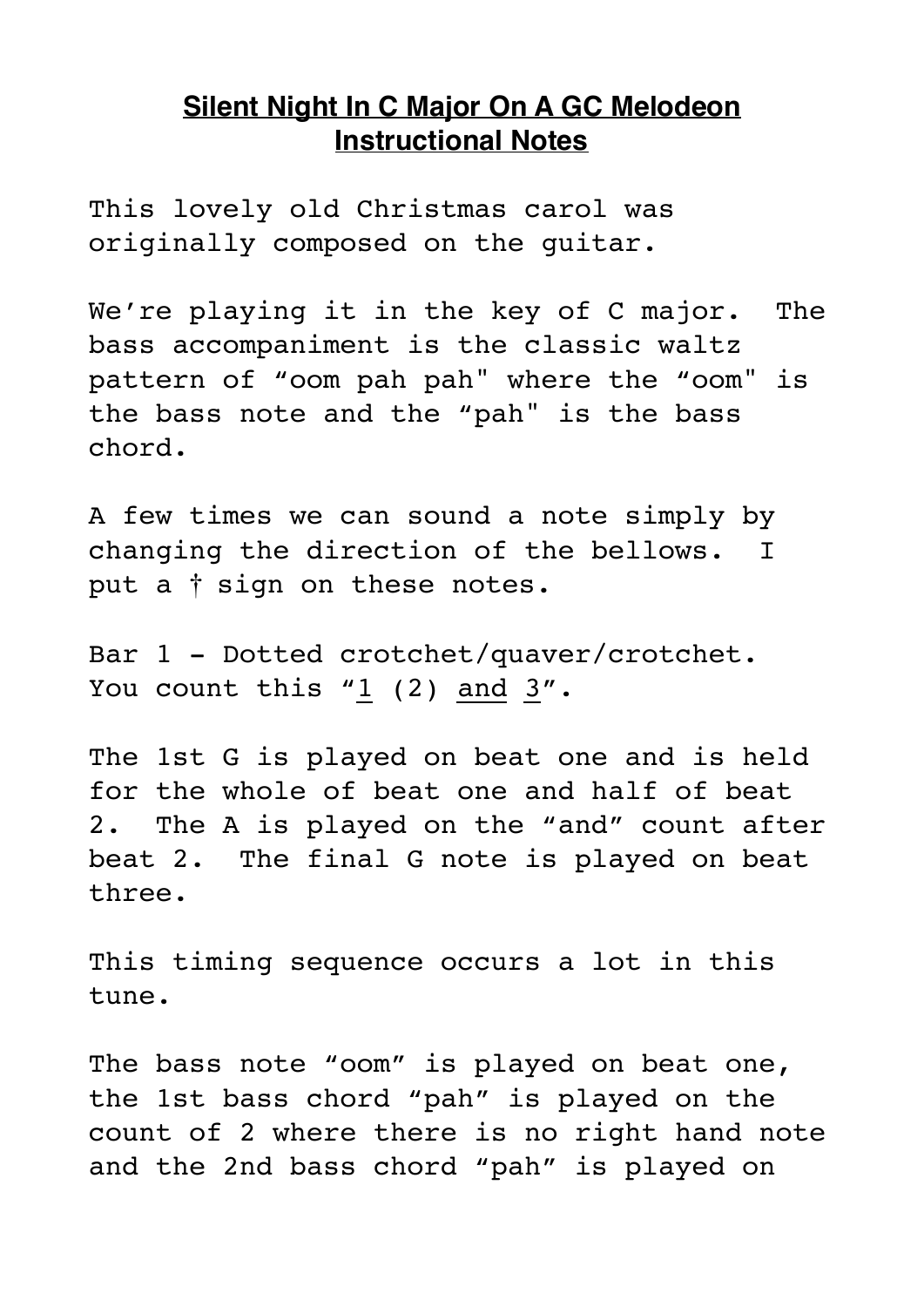beat three where the right hand D note occurs.

Bar 2 - Dotted minim, held for three beats.

Bars  $3$  and  $4 =$  Bars  $1$  and  $2$ 

Bars 5 and 6 - Little finger on D and 3rd finger on B. All on the pull.

Bars 7 and 8 - identical timing to previous two bars. On the push.

Bars 9 and 10 - All F chord. Watch out for change of direction at the start of Bar 10. You play oom pah on the push and the final pah on the pull again.

Bars  $11$  and  $12$  = Bars  $1$  and  $2$ 

Bars 13 - 16 = Bars 9 - 12

Bars 17 and 18 - Change of R.H position. All on the pull. In Bar 18 you are playing the component parts of a G7 chord (without the G!).

Bars 19 and 20 - two dotted minims on the push.

Bar 21 - Change of R.H position. C major chord.